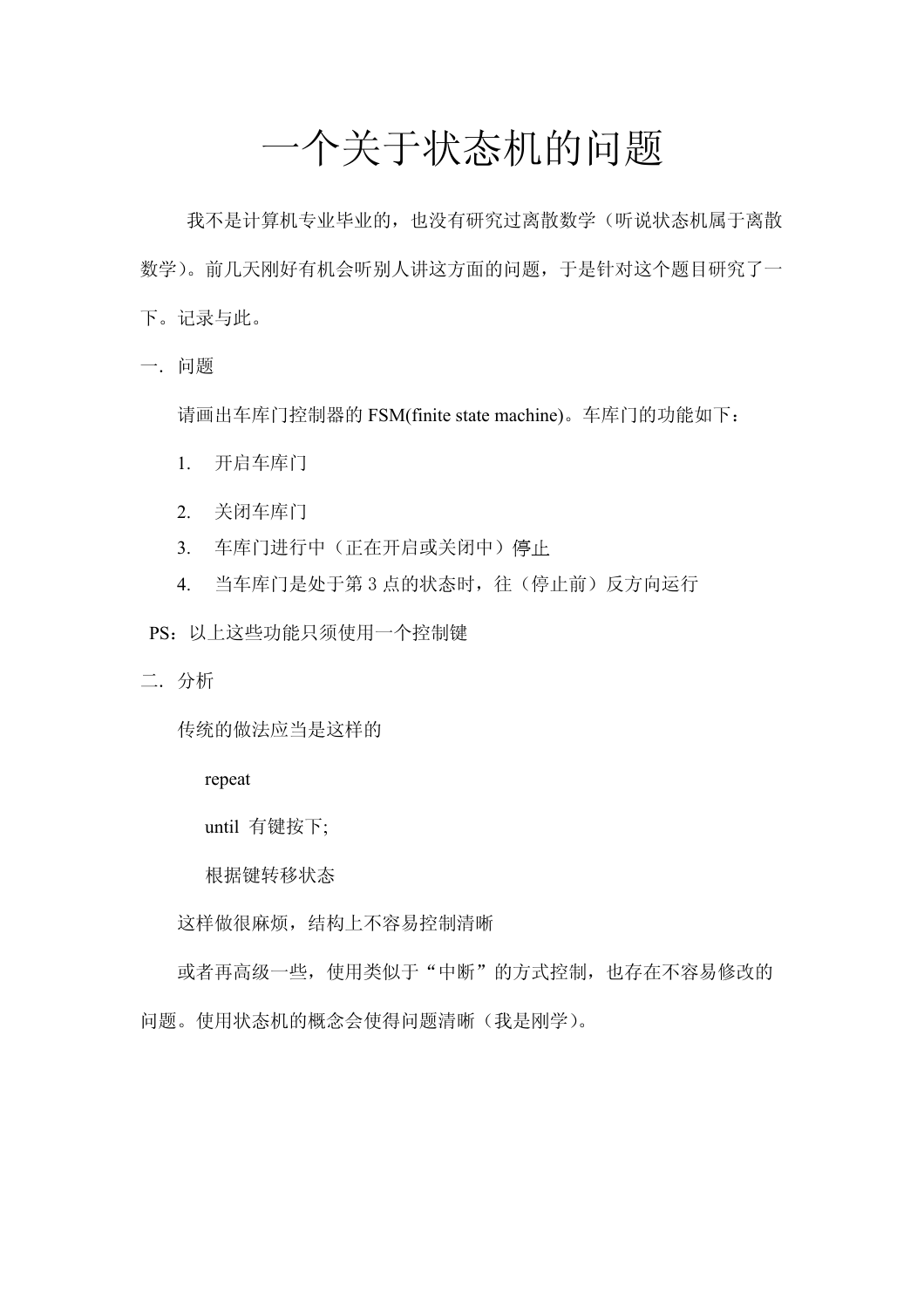

上面就是状态图。图中各个状态含义如下:

 opened 车库门处于开启状态 closed 车库门处于关闭状态 opening 车库门正在开启 closing 车库门正在关闭 opening stop 车库门在开启时停止 closing stop 车库门在关闭时停止 B 表示按键事件 OE 表示开启动作结束的事件(实际中应当有一个传感器类似东西来传递 车门已经打开的信息) CE 表示开关闭作结束的事件(实际中应当有一个传感器类似东西来传递 车门已经关闭的信息)

实际上可以看出,车门的状态转移是由事件(Event)决定的。从一个状态跳转 到何种状态则是由当前的状态和事件决定的。从这个角度讲,这种抽象方式 我觉得很接近面向对象了(oo 我还不太懂~)

从这出发,可以由一张表来表示这一切:

| 状态<br>事件            | Β            | <b>OE</b> | $\overline{\rm CE}$ |
|---------------------|--------------|-----------|---------------------|
| Oened<br>(S0)       | (S3)         |           |                     |
| Closed<br>(S1)      | (S2)         |           |                     |
| Opening<br>(S2)     | (S4)         | (S0)      |                     |
|                     |              |           |                     |
| Closing<br>(S3)     | (S5)         |           | S1)                 |
| Opening stop (S4)   | (S3)         |           |                     |
| Closing stop $(S5)$ | $ S2\rangle$ |           |                     |

简单起见,对各个状态编号从 S0 到 S5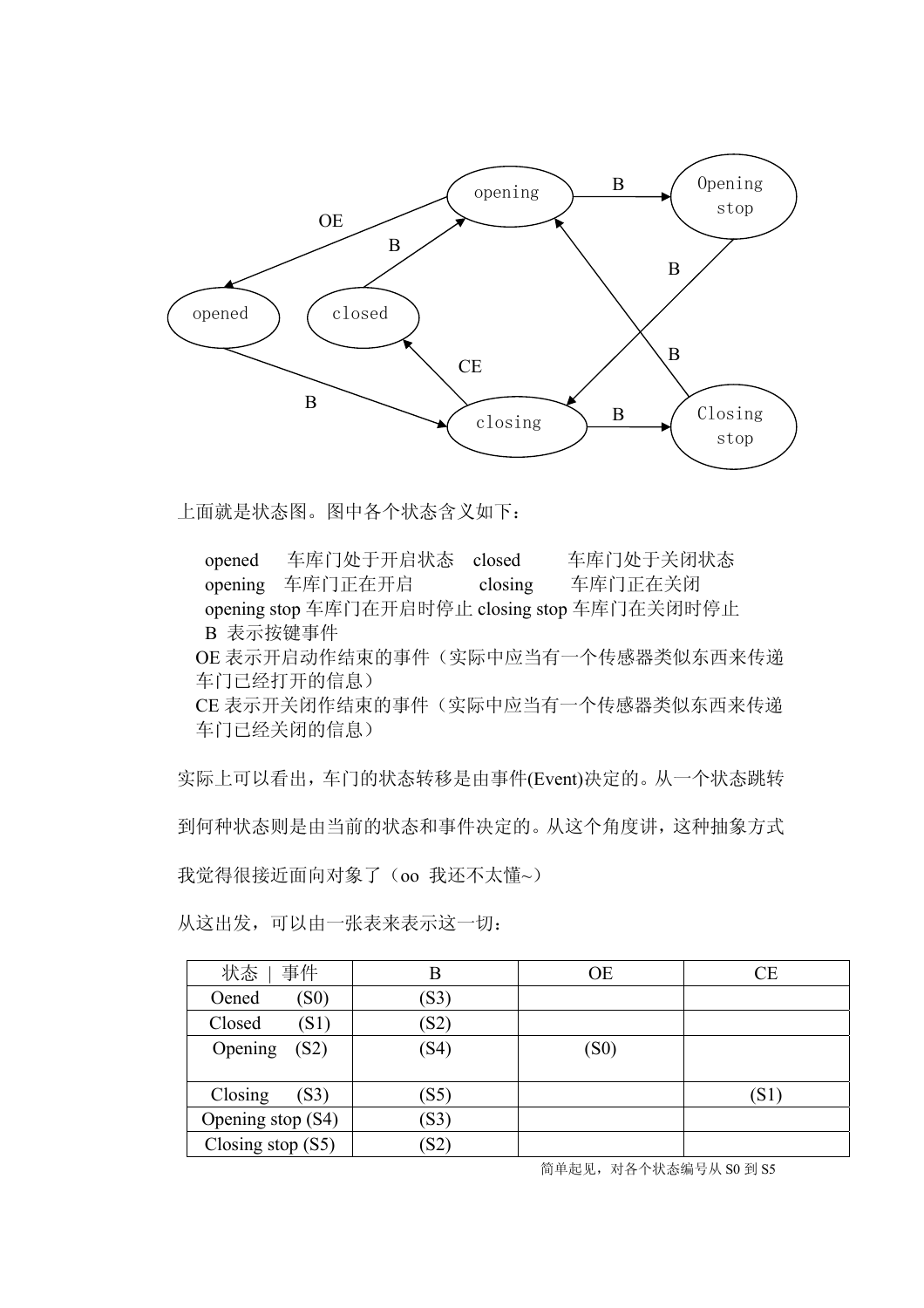根据当前状态,根据事件,完全可以决定跳转的下一个状态,这便是状态 机的编程。核心就是根据这张表进行状态转移,因此无论增加还是删除状态都 可以很轻松的通过修改表格来完成。

三.具体编程实现

程序的具体说明见最后

```
program StateMac; 
uses crt; 
const 
     N=50; {门的长度,显示用} 
type 
     DoorType=record 
                  current:integer; 
                end; 
var 
    EventTbl :array[0..5,0..2] of integer; {状态表} 
   Door :DoorType; {记录门打开的程序, 这只是
                                               模拟显示的需要} 
   Sender,Event:integer; <br> \{\rightarrow\}别是当前的状态,事件。
                                              这两个可以放在一个结构体中} 
procedure Dispatch; <br> (根据状态表转移,核心}
var 
     temp:word; 
begin 
     temp:=EventTbl[Sender,Event]; {保存要跳转的状态过程的地址,
                                               实际上 temp 当作指针来使用的}
   asm 
      mov ax,temp 
      jmp ax 
   end; 
end; 
procedure DrawDoor(len:integer); <br> {根据 len 画门}
var 
    i:integer; 
begin 
       gotoxy(4,20);
        if len=0 then 
            write('Opened') <br> {1\over 4} <br> {1\over 4} <br> {1\over 4} <br> {1\over 4} <br> {1\over 4} <br> {1\over 4} <br> {1\over 4} <br> {1\over 4} <br> {1\over 4} <br> {1\over 4} <br> iii <br> iii <br> iii <br> iii <br> iii <br> iii <br> iii <br><br>
```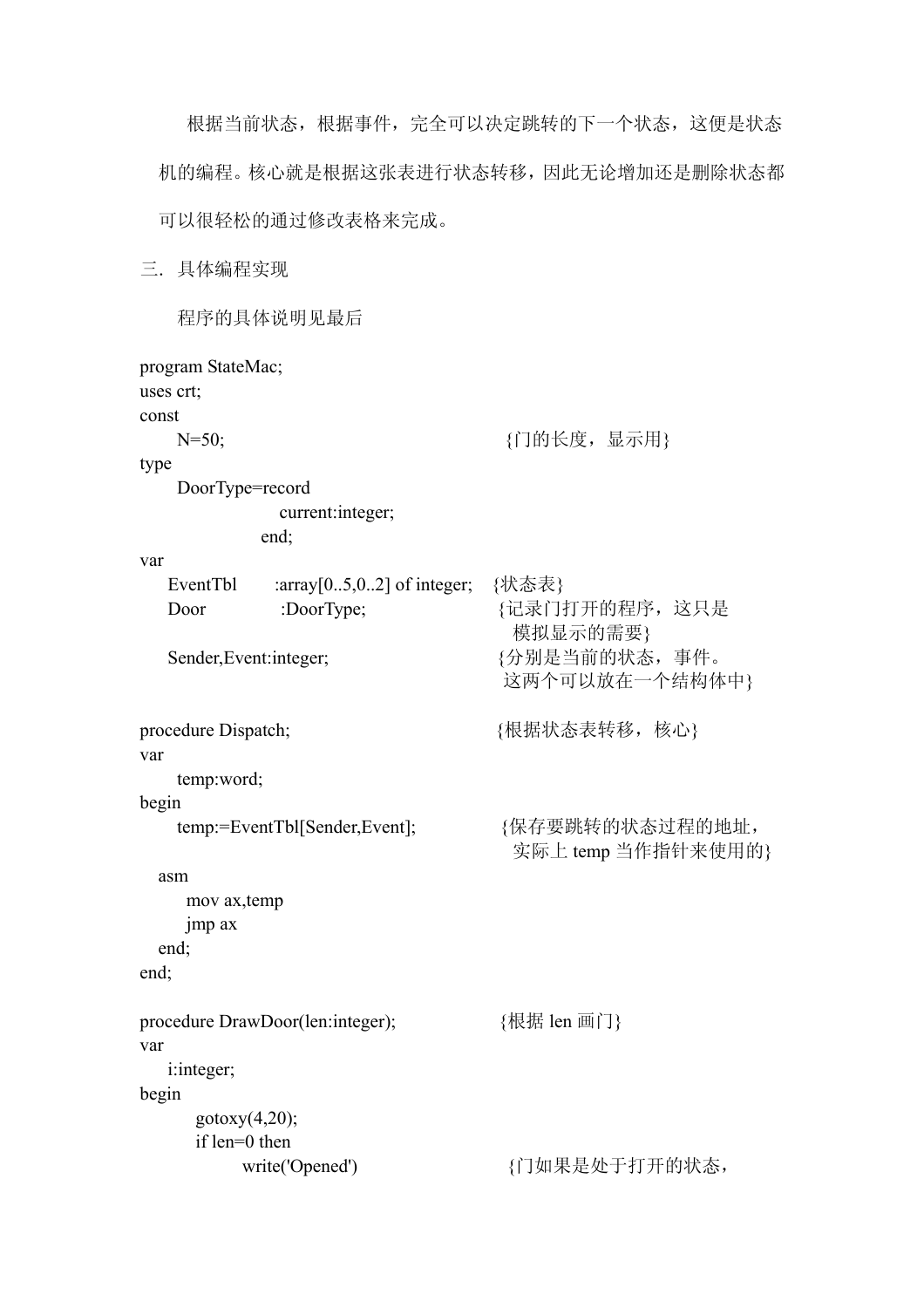表示一下} else write(' $\qquad$ '); for i:=1 to len-1 do write(char(219)); {画已经关上的门} for i:=len to N do write(char(176)); <br>  ${ \text{Im} \mathfrak{B} \oplus \text{Im} \mathfrak{B} \oplus \text{Im} \{ \text{Im} \mathfrak{B} \} }$  if len=N then write('Closed') {门如果是处于关闭的状态,表示一下} else write(' $\qquad$ '); end; procedure Closing; var i:integer; begin while true do begin if KeyPressed then begin ReadKey; Sender:=3; Event: $=0$ ; asm mov ax, offset Dispatch; <br>  $\{ \Re \ddot{x} \ \Re \Psi \ \Re \Psi \ \Re \Psi \}$  jmp ax end; end; if Door.current=N then begin Sender:=3; Event:=2; asm mov ax,offset Dispatch; jmp ax end; end; inc(Door.Current); DrawDoor(Door.Current); delay(200);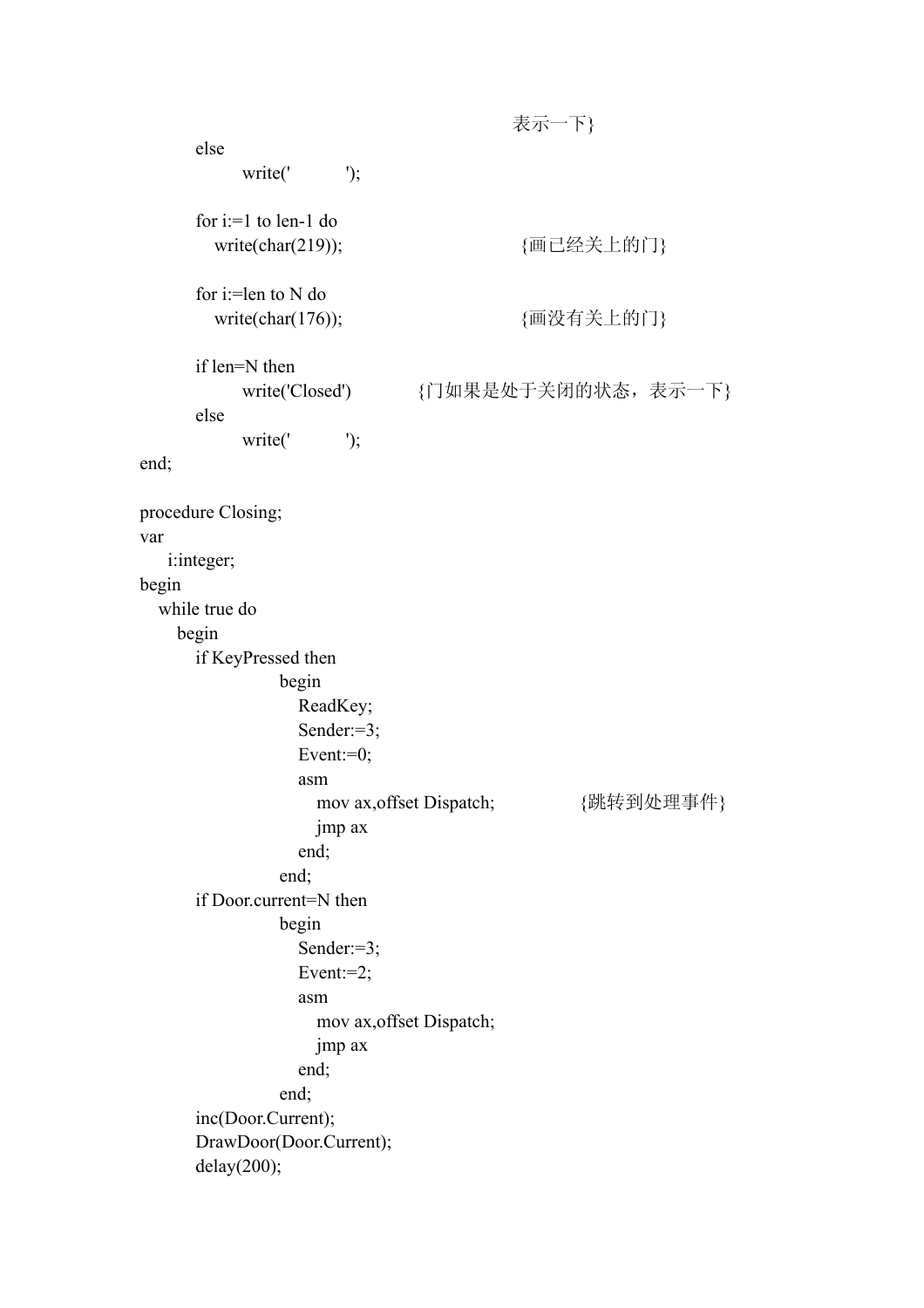end; end; procedure Opening; var i:integer; begin while true do begin if KeyPressed then begin ReadKey; Sender:=2; Event: $=0$ ; asm mov ax,offset Dispatch; jmp ax end; end; if Door.current=0 then begin Sender:=2; Event: $=1$ ; asm mov ax,offset Dispatch; jmp ax end; end; dec(Door.Current); DrawDoor(Door.Current); delay(200); end; end; procedure Closed; begin DrawDoor(N); while true do begin if KeyPressed then begin ReadKey; Sender:=1; Event: $=0$ ;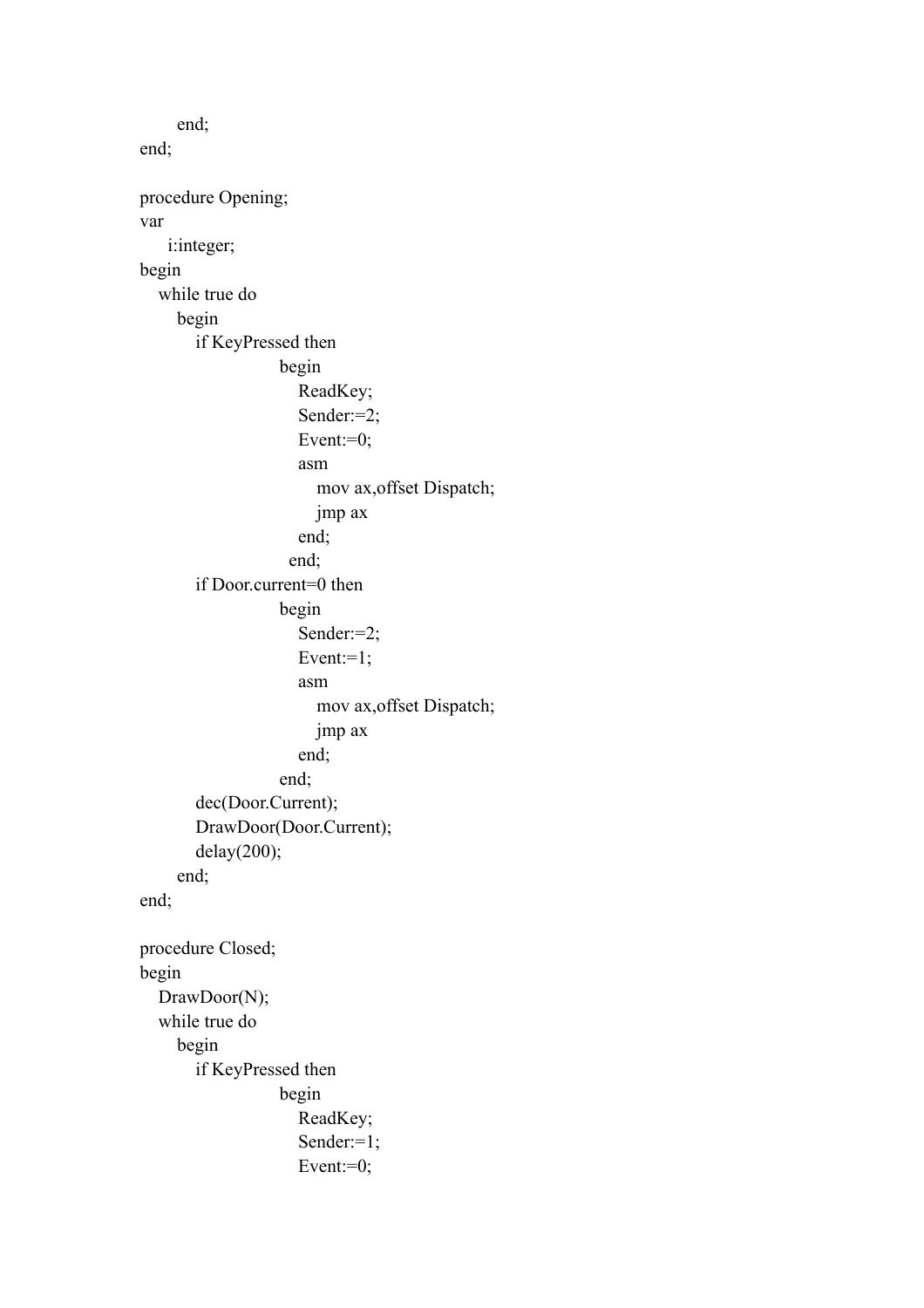```
 asm 
                           mov ax,offset Dispatch; 
                          jmp ax 
                        end; 
                     end; 
      end; 
end; 
procedure Opened; 
begin 
  DrawDoor(0);
   while true do 
      begin 
         if KeyPressed then 
                     begin 
                        ReadKey; 
                        Sender:=0; 
                       Event:=0;
                        asm 
                           mov ax,offset Dispatch; 
                          jmp ax 
                        end; 
                     end; 
      end; 
end; 
procedure Openingstop; 
begin 
   while true do 
      begin 
         if KeyPressed then 
                     begin 
                        ReadKey; 
                        Sender:=4; 
                       Event:=0;
                        asm 
                           mov ax,offset Dispatch; 
                          jmp ax 
                        end; 
                     end; 
      end; 
end; 
procedure Closingstop;
```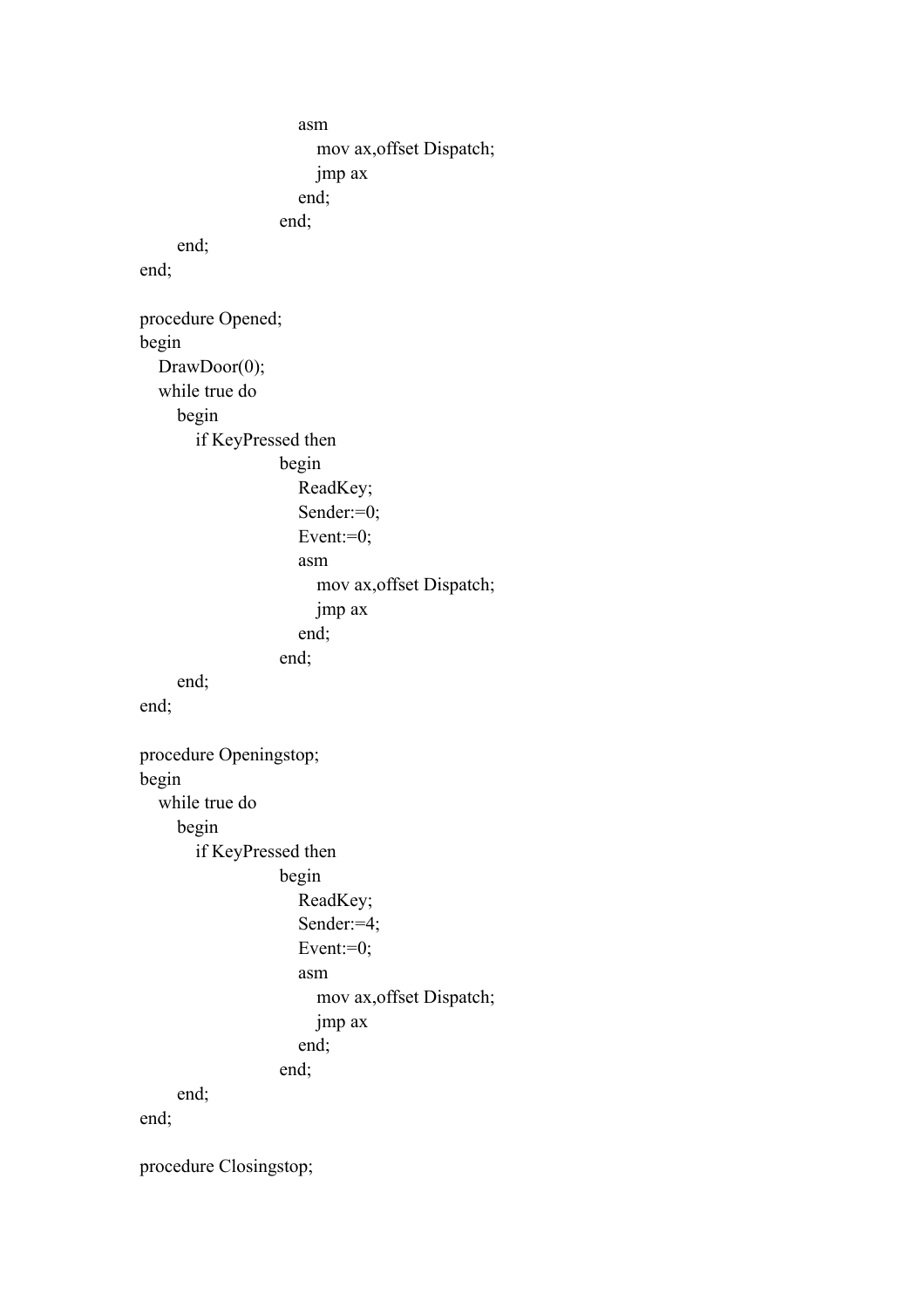begin while true do begin if KeyPressed then begin ReadKey; Sender:=5; Event: $=0$ ; asm mov ax,offset Dispatch; jmp ax end; end; end; end; begin clrscr; Door.current:=0; {转移表赋初始值} EventTbl[0,0]:=ofs(Closing); EventTbl[1,0]:=ofs(Opening); EventTbl[2,0]:=ofs(Openingstop); EventTbl[2,1]:=ofs(Opened); EventTbl[3,0]:=ofs(Closingstop); EventTbl[3,2]:=ofs(Closed); EventTbl[4,0]:=ofs(Closing); EventTbl[5,0]:=ofs(Opening); asm mov ax,offset Opened; jmp ax end; end. 这个程序定义了很多过程,仔细看会发现调用他们的方式都很特别,都不是 普通的方式,而是将地址放入寄存器然后 jmp 过去的。这是因为如果按照 普通方式,调用过程中会有压栈的动作,执行起来最后会溢出或者根本无法正常

退出。我写过一点面向对象的 pascal 程序,当时非常奇怪,因为都是发 event 过